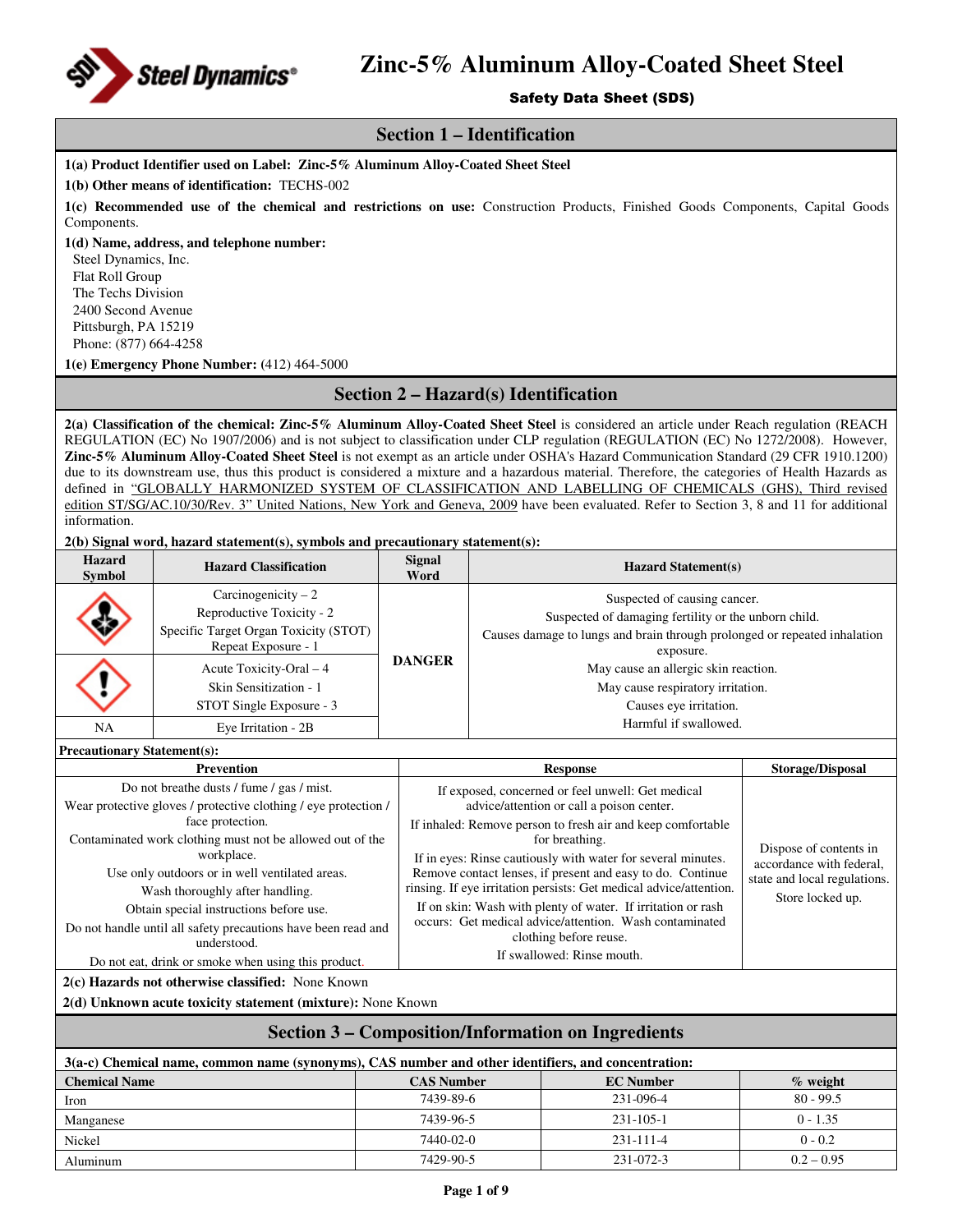

**Safety Data Sheet (SDS) Revision: 08/31/2018**

|                 | $B$ artiv Data Blitti (BDB) | $NUNJJUII$ , $VUJJJZVIO$                |            |
|-----------------|-----------------------------|-----------------------------------------|------------|
| Zinc *<br>_____ | 440-66-6                    | 175<br>$'$ 1 =<br>$\mathbf{r}$<br>11J J | U.J<br>. . |

### **EC** - European Community **CAS** - Chemical Abstract Service

\* Metallic coating

• Product surface is treated with small amounts of corrosion-inhibiting oil that may contain mineral oil, and may be passivated with chromic acid leaving residual coating of chromium III or VI compounds, or coated with an acrylic coating depending on customer order.

• Product contains less than 0.004% cadmium and less than 0.01% lead, mercury, hexavalent chromium, antimony, polybrominated biphenyls (PBB) and polybrominated diphenyl ethers (PBDE).

## **Section 4 – First-aid Measures**

### **4(a) Description of necessary measures:**

- **Inhalation: Zinc-5% Aluminum Alloy-Coated Sheet Steel** as sold/shipped is not a likely form of exposure. However, during further processing (welding, grinding, burning, etc.), if inhaled: Remove person to fresh air and keep comfortable for breathing. If exposed, concerned or feel unwell: Get medical advice/attention.
- **Eye Contact: Zinc-5% Aluminum Alloy-Coated Sheet Steel** as sold/shipped is not a likely form of exposure. However, during further processing (welding, grinding, burning, etc.), if in eyes: Rinse cautiously with water for several minutes. Remove contact lenses, if present and easy to do. Continue Rinsing. If eye irritation persists: Get medical advice attention. If exposed, concerned or feel unwell: Get medical advice/attention.
- **Skin Contact:** If on skin: Wash thoroughly after handling. Wash with plenty of water. If irritation or rash occurs: Get medical advice/attention. Take off and wash contaminated clothing before reuse. If exposed, concerned or feel unwell: Get medical advice/attention.
- **Ingestion: Zinc-5% Aluminum Alloy-Coated Sheet Steel** as sold/shipped is not a likely form of exposure. However, during further processing (welding, grinding, burning, etc.), if exposed, concerned or feel unwell: Get medical advice/attention.

### **4(b) Most important symptoms/effects, acute and delayed (chronic):**

- **Inhalation: Zinc-5% Aluminum Alloy-Coated Sheet Steel** as sold/shipped is not likely to present an acute or chronic health effect.
- **Eye: Zinc-5% Aluminum Alloy-Coated Sheet Steel** as sold/shipped is not likely to present an acute or chronic health effect.
- **Skin: Zinc-5% Aluminum Alloy-Coated Sheet Steel** as sold/shipped is not likely to present an acute or chronic health effect.
- **Ingestion: Zinc-5% Aluminum Alloy-Coated Sheet Steel** as sold/shipped is not likely to present an acute or chronic health effect.

However, during further processing (welding, grinding, burning, etc.), individual components may illicit an acute or chronic health effect. Refer to Section 11-Toxicological Information.

**4(c) Immediate Medical Attention and Special Treatment:** None Known

## **Section 5 – Fire-fighting Measures**

**5(a) Suitable (and unsuitable) Extinguishing Media:** Not Applicable for **Zinc-5% Aluminum Alloy-Coated Sheet Steel** as sold/shipped. Use extinguishers appropriate for surrounding materials.

**5(b) Specific Hazards arising from the chemical:** Not Applicable for **Zinc-5% Aluminum Alloy-Coated Sheet Steel** as sold/shipped. When burned, toxic smoke, fume and vapor may be emitted.

**5(c) Special protective equipment and precautions for fire-fighters:** Self-contained NIOSH approved respiratory protection and full protective clothing should be worn when fumes and/or smoke from fire are present. Heat and flames cause emittance of acrid smoke and fumes. Do not release runoff from fire control methods to sewers or waterways. Firefighters should wear full face-piece self-contained breathing apparatus and chemical protective clothing with thermal protection. Direct water stream will scatter and spread flames and, therefore, should not be used.

## **Section 6 - Accidental Release Measures**

**6(a) Personal Precautions, Protective Equipment and Emergency Procedures:** Not Applicable for **Zinc-5% Aluminum Alloy-Coated Sheet Steel** as sold/shipped. For spills involving finely divided particles, clean-up personnel should be protected against contact with eyes and skin. If material is in a dry state, avoid inhalation of dust.

**6(b) Methods and materials for containment and clean up:** Not Applicable for **Zinc-5% Aluminum Alloy-Coated Sheet Steel** as sold/shipped. Collect material in appropriate, labeled containers for recovery or disposal in accordance with federal, state, and local regulations. Follow applicable OSHA regulations (29 CFR 1910.120) and all other pertinent state and federal requirements.

## **Section 7 - Handling and Storage**

**7(a) Precautions for safe handling:** Not Applicable for **Zinc-5% Aluminum Alloy-Coated Sheet Steel** as sold/shipped, however further processing (welding, burning, grinding, etc.) with the potential for generating high concentrations of airborne particulates should be evaluated and controlled as necessary. Obtain special instructions before use. Do not handle until all safety precautions have been read and understood. Use only outdoors or in well ventilated areas. Practice good housekeeping. Avoid breathing metal fumes and/or dust. Do not eat, drink or smoke when using this product. Cut resistant gloves and sleeves should be worn when working with steel products.

**7(b) Conditions for safe storage, including any incompatibilities:** Store away from acids and incompatible materials.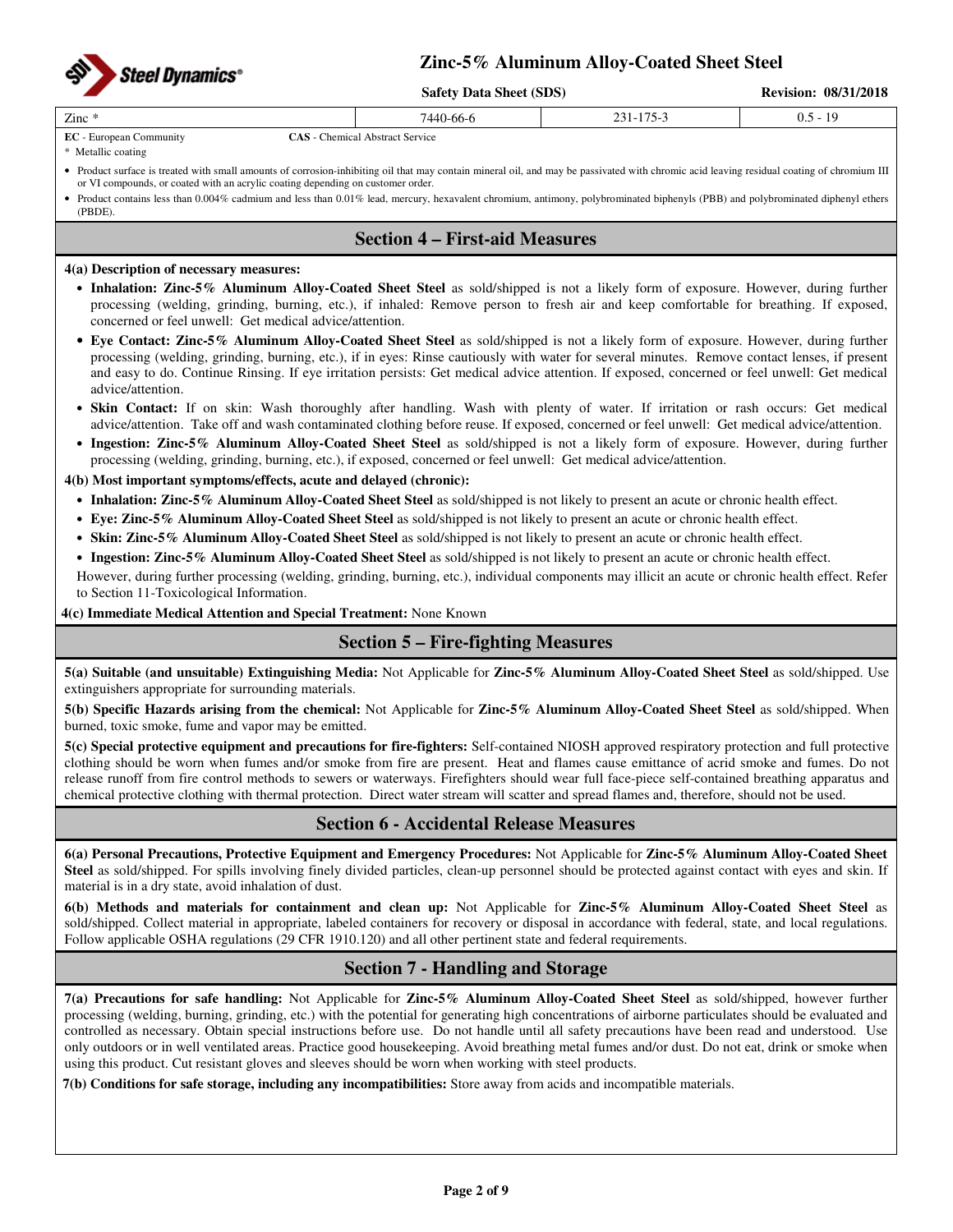

## **Section 8 - Exposure Controls / Personal Protection**

**8(a) Occupational Exposure Limits (OELs): Zinc-5% Aluminum Alloy-Coated Sheet Steel** as sold/shipped in its physical form does not present an inhalation, ingestion or contact hazard, nor would any of the following exposure data apply. However, operations such as burning, welding (high temperature), sawing, brazing, machining, grinding, etc. may produce fumes and/or particulates. The following exposure limits are offered as reference for an experienced industrial hygienist to review.

|                    | <u>reference for an experienced museum nygremotic Texten</u>                                                                      |                                                                                                                                                                               |                                                                                                 |                             |
|--------------------|-----------------------------------------------------------------------------------------------------------------------------------|-------------------------------------------------------------------------------------------------------------------------------------------------------------------------------|-------------------------------------------------------------------------------------------------|-----------------------------|
| <b>Ingredients</b> | OSHA PEL $1$                                                                                                                      | ACGIH TLV <sup>2</sup>                                                                                                                                                        | NIOSH REL <sup>3</sup>                                                                          | IDLH $4$                    |
| Iron               | $10 \text{ mg/m}^3$ (as iron oxide fume)                                                                                          | $5.0 \text{ mg/m}^3$ (as iron oxide dust and fume)                                                                                                                            | $5.0 \text{ mg/m}^3$ (as iron oxide dust<br>and fume)                                           | 2,500 mg Fe/m <sup>3</sup>  |
| Zinc               | $5.0 \text{ mg/m}^3$ (as zinc oxide fume)<br>$15 \text{ mg/m}^3$ (as total dust)<br>$5.0 \text{ mg/m}^3$ (as respirable fraction) | $2.0 \text{ mg/m}^3$ (as zinc oxide)                                                                                                                                          | $10 \text{ mg/m}^3$ (as total dust)<br>$5.0 \text{ mg/m}^3$ (as respirable dust)                | <b>NE</b>                   |
| Manganese          | $(C)$ 5.0 mg/m <sup>3</sup> (as Fume & Mn<br>compounds)                                                                           | $0.2$ mg/m <sup>3</sup>                                                                                                                                                       | $(C)$ 5.0 mg/m <sup>3</sup><br>$1.0 \text{ mg/m}^3$ (as fume)<br>$(STEL)$ 3.0 mg/m <sup>3</sup> | 500 mg $Mn/m3$              |
| Nickel             | $1.0 \text{ mg/m}^3$ (as Ni metal & insoluble<br>compounds)                                                                       | $1.5 \text{ mg/m}^3$ (as inhalable fraction <sup>5</sup> Ni<br>metal)<br>$0.2 \text{ mg/m}^3$ (as inhalable fraction Ni<br>inorganic only insoluble and soluble<br>compounds) | $0.015$ mg/m <sup>3</sup> (as Ni metal &<br>insoluble and soluble<br>compounds)                 | $10 \text{ mg/m}^3$ (as Ni) |
| Aluminum           | 15 mg/m <sup>3</sup> (as total dust, PNOR)<br>$5.0 \text{ mg/m}^3$ (as respirable fraction, PNOR)                                 | $10 \text{ mg/m}^3$ (as metal dust)<br>$5.0 \text{ mg/m}^3$ (as welding fume)                                                                                                 | $10 \text{ mg/m}^3$ (as total dust)<br>$5.0 \text{ mg/m}^3$ (as respirable dust)                | <b>NE</b>                   |

**NE -** None Established

- 1. OSHA Permissible Exposure Limits (PELs) are 8-hour TWA (time-weighted average) concentrations unless otherwise noted. A (C) designation denotes a ceiling limit, which should not be exceeded during any part of the working exposure unless otherwise noted. A Peak is defined as the acceptable maximum peak for a maximum duration above the ceiling concentration for an eight-hour shift. A skin notation refers to the potential significant contribution to the overall exposure by the cutaneous route, either by contact with vapors or, of probable greater significance, by direct skin contact with the substance. A Short Term Exposure Limit (STEL) is defined as a 15-minute exposure, which should not be exceeded at any time during a workday. An Action level (AL) is used by OSHA and NIOSH to express a health or physical hazard. They indicate the level of a harmful or toxic substance/activity, which requires medical surveillance, increased industrial hygiene monitoring, or biological monitoring. Action Levels are generally set at one half of the PEL but the actual level may vary from standard to standard. The intent is to identify a level at which the vast majority of randomly sampled exposures will be below the PEL.
- 2. Threshold Limit Values (TLV) established by the American Conference of Governmental Industrial Hygienists (ACGIH) are 8-hour TWA concentrations unless otherwise noted. A Short Term Exposure Limit (STEL) is defined as the maximum concentration to which workers can be exposed for a short period of time (15 minutes) for only four times throughout the day with at least one hour between exposures. A "skin" notation refers to the potential significant contribution to the overall exposure by the cutaneous route, either by contact with vapors or, of probable greater significance, by direct skin contact with the substance. ACGIH-TLVs are only recommended guidelines based upon consensus agreement of the membership of the ACGIH. As such, the ACGIH TLVs are for guideline use purposes and are not legal regulatory standards for compliance purposes. The TLVs are designed for use by individuals trained in the discipline of industrial hygiene relative to the evaluation of exposure to various chemical or biological substances and physical agents that may be found in the workplace.
- 3. The National Institute for Occupational Safety and Health Recommended Exposure Limits (NIOSH-REL) Compendium of Policy and Statements. NIOSH, Cincinnati, OH (1992). NIOSH is the federal agency designated to conduct research relative to occupational safety and health. As is the case with ACGIH TLVs, NIOSH RELs are for guideline purposes only and as such are not legal, regulatory limits for compliance purposes.
- 4. The "immediately dangerous to life or health air concentration values (IDLHs)" are used by NIOSH as part of the respirator selection criteria and were first developed in the mid-1970's by NIOSH. The Documentation for Immediately Dangerous to Life or Health Concentrations (IDLHs) is a compilation of the rationale and sources of information used by NIOSH during the original determination of 387 IDLHs and their subsequent review and revision in 1994.
- 5. Inhalable fraction. The concentration of inhalable particulate for the application of this TLV is to be determined from the fraction passing a size-selector with the characteristics defined in the ACGIH 2015 TLVs <sup>®</sup> and BEIs <sup>®</sup> (Biological Exposure Indices) Appendix D, paragraph A.

**8(b) Appropriate Engineering Controls:** Use controls as appropriate to minimize exposure to metal fumes and dusts during handling operations. Provide general or local exhaust ventilation systems to minimize airborne concentrations. Local exhaust is necessary for use in enclosed or confined spaces. Provide sufficient general/local exhaust ventilation in pattern/volume to control inhalation exposures below current exposure limits.

### **8(c) Individual Protection Measures:**

• **Respiratory Protection:** Seek professional advice prior to respirator selection and use. Follow OSHA respirator regulations (29 CFR 1910.134) and, if necessary, use only a NIOSH-approved respirator. Select respirator based on its suitability to provide adequate worker protection for given working conditions, level of airborne contamination, and presence of sufficient oxygen. Concentration in air of the various contaminants determines the extent of respiratory protection needed. Half-face, negative-pressure, air-purifying respirator equipped with P100 filter is acceptable for concentrations up to 10 times the exposure limit. Full-face, negative-pressure, air-purifying respirator equipped with P100 filter is acceptable for concentrations up to 50 times the exposure limit. Protection by air-purifying negativepressure and powered air respirators is limited. Use a positive-pressure-demand, full-face, supplied air respirator or self-contained breathing apparatus (SCBA) for concentrations above 50 times the exposure limit. If exposure is above the IDLH (Immediately dangerous to life or health) for any of the constituents, or there is a possibility of an uncontrolled release or exposure levels are unknown, then use a positivepressure demand full-face supplied air respirator with escape bottle or SCBA

**Warning!** Air-purifying respirators both negative-pressure, and powered-air do not protect workers in oxygen-deficient atmospheres.

- **Eyes**: Wear appropriate eye protection to prevent eye contact. For operations which result in elevating the temperature of the product to or above its melting point or result in the generation of airborne particulates, use safety glasses to prevent eye contact. Contact lenses should not be worn where industrial exposures to this material are likely. Use safety glasses or goggles as required for welding, burning, sawing, brazing, grinding or machining operations.
- **Skin**: Wear appropriate personal protective clothing to prevent skin contact. Cut resistant gloves and sleeves should be worn when working with steel products. For operations which result in elevating the temperature of the product to or above its melting point or result in the ...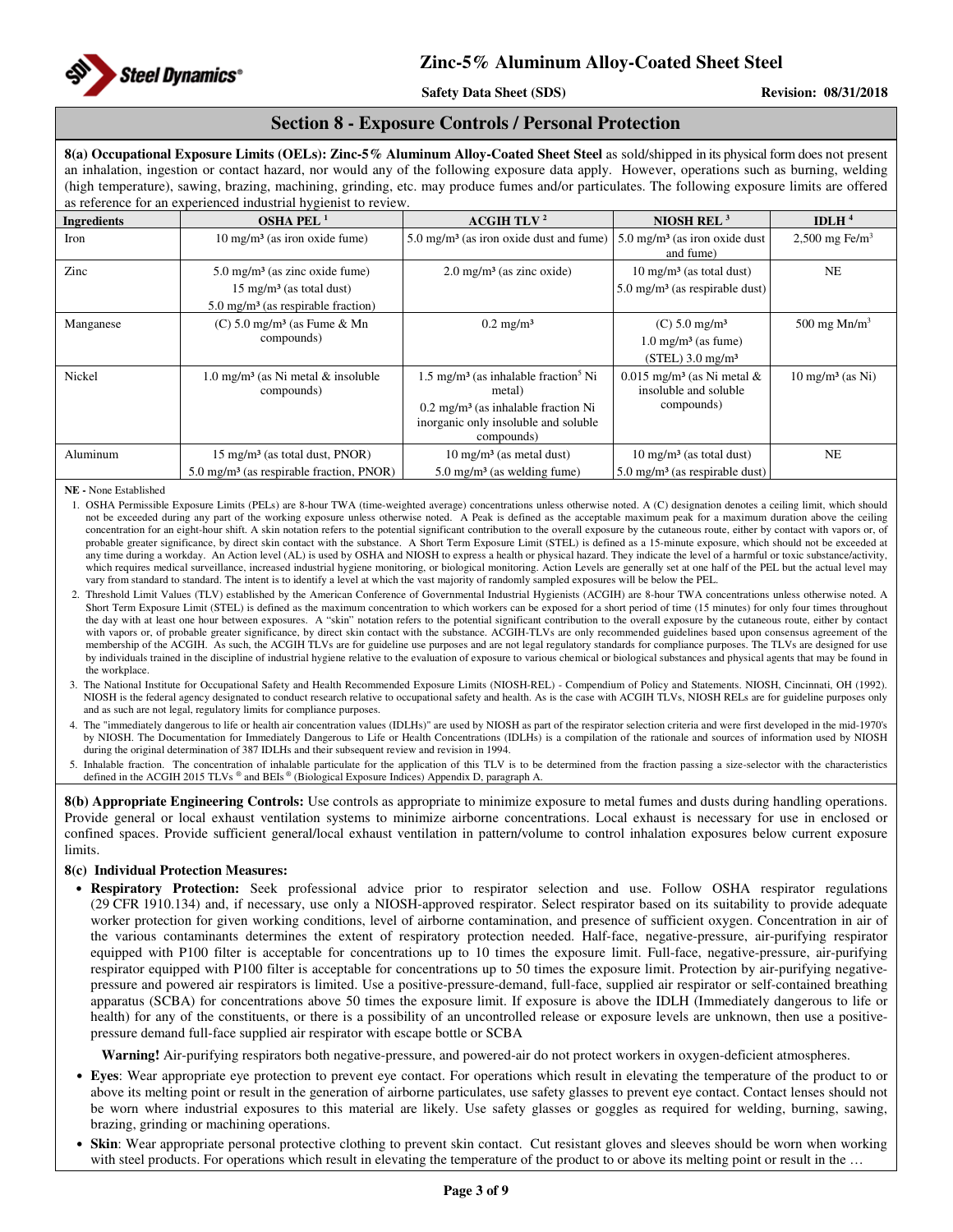

**Safety Data Sheet (SDS)** Revision: 08/31/2018

• **Skin (continued)**: … generation of airborne particulates, use protective clothing, and gloves to prevent skin contact. Protective gloves should be worn as required for welding, burning or handling operations. Contaminated work clothing must not be allowed out of the workplace.

• **Other protective equipment**: An eyewash fountain and deluge shower should be readily available in the work area.

## **Section 9 - Physical and Chemical Properties**

| $9(a)$ Appearance (physical state, color, etc.): Solid, metallic gray                                                         | 9(j) Upper/lower Flammability or Explosive Limits: NA |
|-------------------------------------------------------------------------------------------------------------------------------|-------------------------------------------------------|
| 9(b) Odor: Odorless                                                                                                           | 9(k) Vapor Pressure: NA                               |
| 9(c) Odor Threshold: NA                                                                                                       | 9(1) Vapor Density (Air = 1): $NA$                    |
| $9(d)$ pH: NA                                                                                                                 | 9(m) Relative Density: Not Available                  |
| 9(e) Melting Point/Freezing Point: $\sim$ 2751.8 °F (1511 °C) Base metal,<br>798.8 - 899.6 °F (426 - 482 °C) Metallic Coating | $9(n)$ Solubility(ies): NA                            |
| 9(f) Initial Boiling Point and Boiling Range: ND                                                                              | 9(0) Partition Coefficient n-octanol/water: ND        |
| $9(g)$ Flash Point: NA                                                                                                        | $9(p)$ Auto-ignition Temperature: NA                  |
| 9(h) Evaporation Rate: NA                                                                                                     | $9(q)$ Decomposition Temperature: ND                  |
| 9(i) Flammability (solid, gas): Non-flammable, non-combustible                                                                | $9(r)$ Viscosity: NA                                  |
| NA - Not Applicable                                                                                                           |                                                       |
| ND - Not Determined for product as a whole                                                                                    |                                                       |

## **Section 10 - Stability and Reactivity**

**10(a) Reactivity:** Not Determined (ND) for product in a solid form. Do not use water on molten metal.

**10(b) Chemical Stability:** Steel products are stable under normal storage and handling conditions.

**10(c) Possibility of hazardous reaction:** None Known

**10(d) Conditions to Avoid:** Storage with strong acids or calcium hypochlorite

**10(e) Incompatible Materials:** Will react with strong acids to form hydrogen. Iron oxide dusts in contact with calcium hypochlorite evolve oxygen and may cause an explosion.

**10(f) Hazardous Decomposition Products:** Thermal oxidative decomposition of steel products can produce fumes containing oxides of iron and manganese as well as other alloying elements.

## **Section 11 - Toxicological Information**

**11 Information on toxicological effects:** The following toxicity data has been determined for **Zinc-5% Aluminum Alloy-Coated Sheet Steel** when further processed using the information available for its components applied to the guidance on the preparation of an SDS under the GHS requirements of OSHA and the EU CPL.

| <b>Hazard Classification</b>                                                                                 | <b>Hazard Category</b> |                | <b>Hazard</b><br><b>Signal Word</b> |                | <b>Hazard Statement</b>                                                                |  |  |
|--------------------------------------------------------------------------------------------------------------|------------------------|----------------|-------------------------------------|----------------|----------------------------------------------------------------------------------------|--|--|
|                                                                                                              | <b>EU</b>              | <b>OSHA</b>    | <b>Symbols</b>                      |                |                                                                                        |  |  |
| <b>Acute Toxicity - Oral (covers Categories)</b><br>$1, 2, 3$ and 4)                                         | $NR^*$                 | $4^a$          |                                     | Warning        | Harmful if swallowed.                                                                  |  |  |
| <b>Eye Damage/Irritation (covers)</b><br>Categories 1, 2A and 2B)                                            | $NR*$                  | $2B^c$         | N <sub>0</sub><br>Pictogram         | Warning        | Causes eye irritation.                                                                 |  |  |
| <b>Skin/Dermal Sensitization (covers)</b><br>Category 1)                                                     | $NR^*$                 | 1 <sup>d</sup> |                                     | <b>Warning</b> | May cause an allergic skin reaction.                                                   |  |  |
| <b>Carcinogenicity</b> (covers Categories 1A,<br>$1B$ and $2)$                                               | $NR^*$                 | 2 <sup>g</sup> |                                     | <b>Warning</b> | Suspected of cause cancer.                                                             |  |  |
| <b>Toxic Reproduction</b> (covers Categories)<br>1A, 1B and 2)                                               | $NR^*$                 | 2 <sup>h</sup> |                                     | Warning        | Suspected of damaging fertility or the unborn child.                                   |  |  |
| <b>Specific Target Organ Toxicity (STOT)</b><br><b>Following Single Exposure (covers)</b><br>Categories 1-3) | $NR^*$                 | $3^{i}$        |                                     | <b>Warning</b> | May cause respiratory irritation.                                                      |  |  |
| <b>STOT following Repeated Exposure</b><br>(covers Categories 1 and 2)                                       | $NR^*$                 | $1^{j}$        |                                     | <b>Danger</b>  | Causes damage to lungs and brain through prolonged or repeated<br>inhalation exposure. |  |  |
|                                                                                                              |                        |                |                                     |                | $\sim$ $\sim$ $\sim$ $\sim$                                                            |  |  |

\* Not Rated, Semi-formed steel products are considered articles under Reach regulation (REACH REGULATION (EC) No 1907/2006) and are not subject to classification under CLP regulation (REGULATION (EC) No 1272/2008).

Toxicological data listed below are presented regardless to classification criteria. Individual hazard classification categories where the toxicological information has met or exceeded a classification criteria threshold are listed above.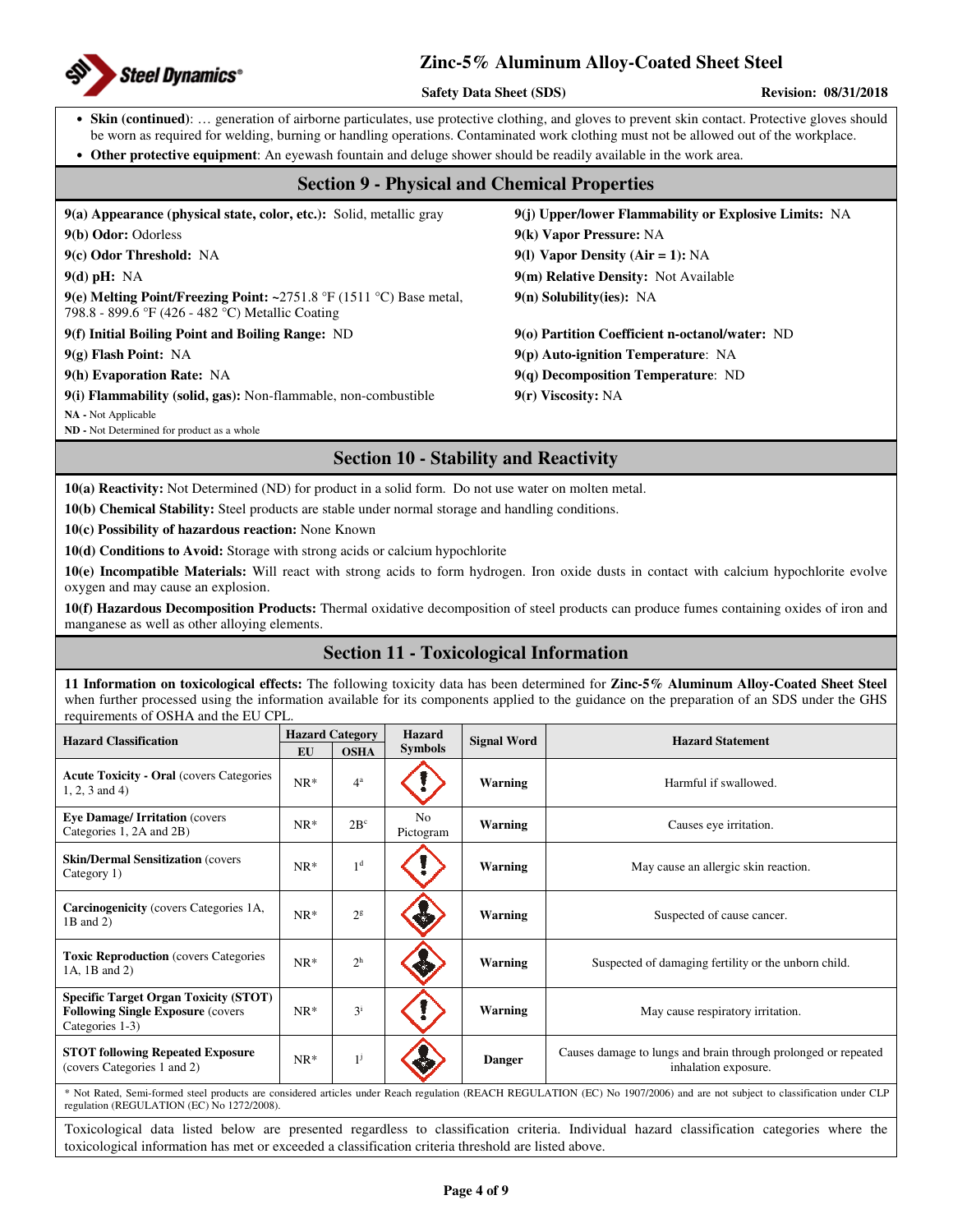

a. No LC50 or LD50 has been established for **Zinc-5% Aluminum Alloy-Coated Sheet Steel** as a mixture. The following data has been determined for the components:

• **Iron:** Rat  $LD_{50} = 98.6$  g/kg (REACH)

Rat  $LD_{50} = 1060$  mg/kg (IUCLID)  $Rat LD<sub>50</sub> = 984 mg/kg (IUCLID)$ Rabbit  $LD_{50} = 890$  mg/kg (IUCLID) Guinea Pig  $LD_{50} = 20$  g/kg (TOXNET)

- **Nickel:** LD<sub>50</sub> > 9000 mg/kg (Oral/Rat)
- **Manganese:** Rat LD<sub>50</sub> > 2000 mg/kg (REACH)
	- Rat LD50 > 9000 mg/kg (NLM Toxnet)
- **Zinc**: Rat  $LD_{50} > 2000$  mg/kg
- b. No Skin (Dermal) Irritation data available for **Zinc-5% Aluminum Alloy-Coated Sheet Steel** as a mixture or its individual components.
- c. No Eye Irritation data available for **Zinc-5% Aluminum Alloy-Coated Sheet Steel** as a mixture. The following Eye Irritation information was found for the components:
	- **Iron:** Causes eye irritation.
	- **Nickel:** Slight eye irritation from particulate abrasion only.
- d. No Skin (Dermal) Sensitization data available for **Zinc-5% Aluminum Alloy-Coated Sheet Steel** as a mixture. The following Skin (Dermal) Sensitization information was found for the components:
	- **Nickel:** May cause allergic skin sensitization.
- e. No Respiratory Sensitization data available for **Zinc-5% Aluminum Alloy-Coated Sheet Steel** as a mixture or its components.
- f. No Germ Cell Mutagenicity data available for **Zinc-5% Aluminum Alloy-Coated Sheet Steel** as a mixture. The following Mutagenicity and Genotoxicity information was found for the components:
	- **Iron:** IUCLID has found some positive and negative findings in vitro.
	- **Nickel:** EU RAR has found positive results in vitro and in vivo but insufficient data for classification.
- g. Carcinogenicity: IARC, NTP, and OSHA do not list **Zinc-5% Aluminum Alloy-Coated Sheet Steel** as carcinogens. The following Carcinogenicity information was found for the components:
	- **Welding Fumes -** IARC Group 2B carcinogen, a mixture that is possibly carcinogenic to humans.
	- **Nickel and certain nickel compounds** Group 2B metallic nickel Group 1 nickel compounds ACGIH confirmed human carcinogen. Nickel EURAR Insufficient evidence to conclude carcinogenic potential in animals or humans; suspect carcinogen classification Category 2 Suspected of causing cancer.
- h. No Toxic Reproduction data available for **Zinc-5% Aluminum Alloy-Coated Sheet Steel** as a mixture. The following Toxic Reproductive information was found for the components:
	- **Nickel**: Effects on fertility.
- i. No Specific Target Organ Toxicity (STOT) following a Single Exposure data available for **Zinc-5% Aluminum Alloy-Coated Sheet Steel** as a mixture. The following STOT following a Single Exposure data was found for the components:
	- **Iron**: Irritating to Respiratory tract.
- j. No Specific Target Organ Toxicity (STOT) following Repeated Exposure data was available for **Zinc-5% Aluminum Alloy-Coated Sheet Steel** as a whole. The following STOT following Repeated Exposure data was found for the components:
	- **Nickel**: Rat 4 wk inhalation LOEL 4 mg/m<sup>3</sup> Lung and Lymph node histopathology. Rat 2 yr inhalation LOEL 0.1 mg/ m<sup>3</sup> Pigment in kidney, effects on hematopoiesis spleen and bone marrow and adrenal tumor. Rat 13 Week Inhalation LOAEC 1.0 mg/m<sup>3</sup> Lung weights, and Alveolar histopathology.
	- **Manganese**: Inhalation of metal fumes Degenerative changes in human Brain; Behavioral: Changes in motor activity and muscle weakness (Whitlock *et al.,* 1966).

The above toxicity information was determined from available scientific sources to illustrate the prevailing posture of the scientific community. The scientific resources includes: The American Conference of Governmental Industrial Hygienist (ACGIH) Documentation of the Threshold Limit Values (TLVs) and Biological Exposure indices (BEIs) with Other Worldwide Occupational Exposure Values 2009, The International Agency for Research on Cancer (IARC), The National Toxicology Program (NTP) updated documentation, the World Health Organization (WHO) and other available resources, the International Uniform Chemical Information Database (IUCLID), European Union Risk Assessment Report (EU-RAR), Concise International Chemical Assessment Documents (CICAD), European Union Scientific Committee for Occupational Exposure Limits (EU-SCOEL), Agency for Toxic Substances and Disease Registry (ATSDR), Hazardous Substance Data Bank (HSDB), and International Programme on Chemical Safety (IPCS), European Union Classification, Labeling and Packaging. (EU CPL), Regulation on Registration, Evaluation, Authorization and Restriction of Chemicals (REACH), International Uniform Chemical Information Database (IUCLID), TOXicology Data NETwork (TOXNET), European Risk Assessment Reports (EU RAR).

The following health hazard information is provided regardless to classification criteria and is based on the individual component(s) and potential resultant components from further processing:

### **Acute Effects:**

- **Inhalation:** Excessive exposure to high concentrations of metal dust may cause irritation to the eyes, skin and mucous membranes of the upper respiratory tract. Excessive inhalation of fumes of freshly formed metal oxide particles sized below 1.5 micrometer and usually between 0.02-0.05 micrometers from many metals can produce an acute reaction known as "metal fume fever". Symptoms consist of chills and fever (very similar to and easily confused with flu symptoms), metallic taste in the mouth, dryness and irritation of the throat followed by weakness and muscle pain. The symptoms come on in a few hours after excessive exposures and usually last from 12 to 48 hours. Long-term effects from metal fume fever have not been noted. Freshly formed oxide fumes of manganese have been associated with causing metal fume fever.
- **Eye:** Excessive exposure to high concentrations of metal dust may cause irritation to the eyes.
- **Skin:** Skin contact with metal dusts may cause irritation or sensitization, possibly leading to dermatitis. Skin contact with metallic fumes and dusts may cause physical abrasion.
- **Ingestion:** Ingestion of harmful amounts of this product as distributed is unlikely due to its solid insoluble form. Ingestion of metal dust may cause nausea or vomiting.

### **Acute Effects by component:**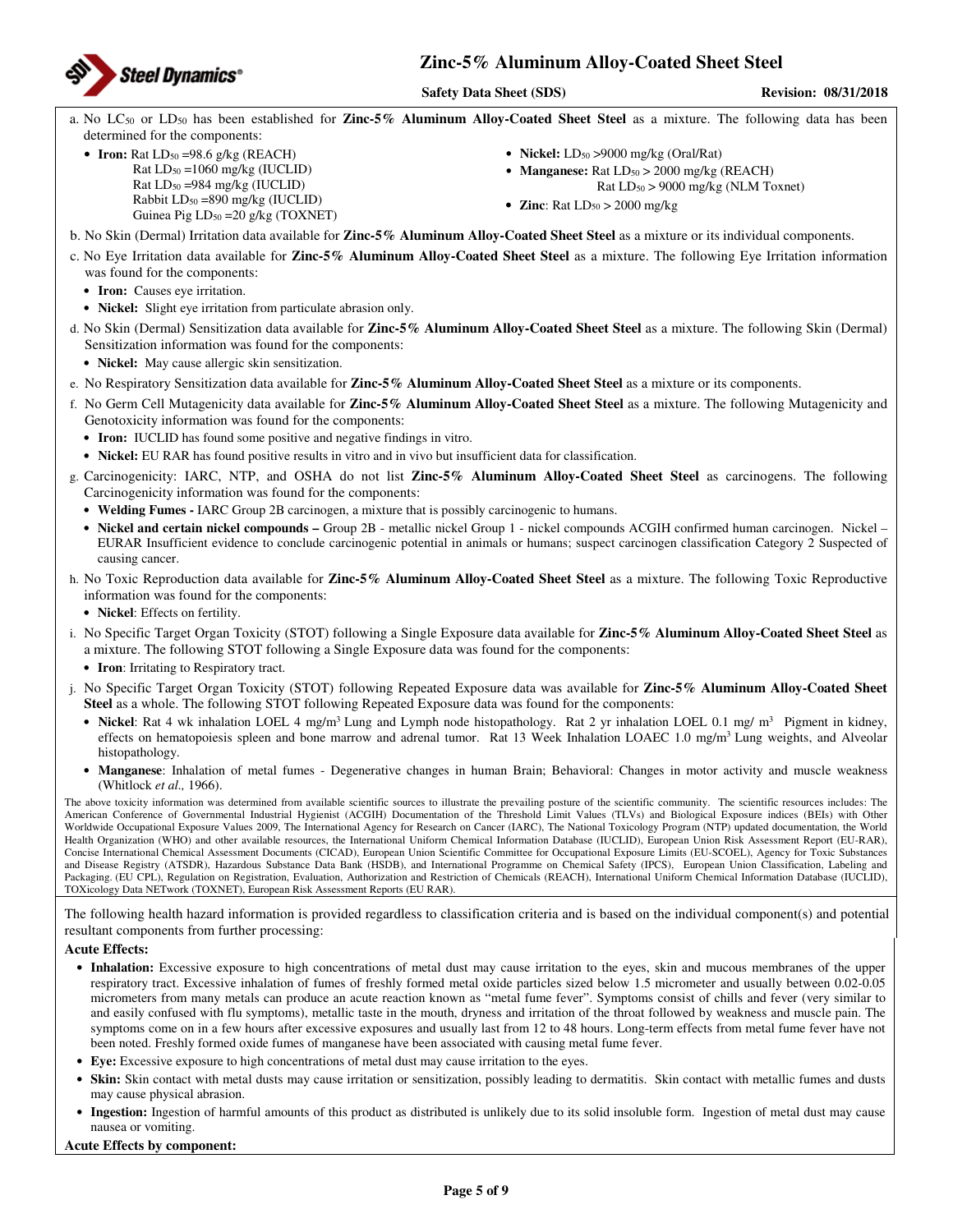

### **Safety Data Sheet (SDS)** Revision: 08/31/2018

- **Iron and iron oxides:** Iron is harmful if swallowed, causes skin irritation, and causes eye irritation. Contact with iron oxide has been reported to cause skin irritation and serious eye damage. Particles of iron or iron compounds, which become imbedded in the eye, may cause rust stains unless removed fairly promptly.
- **Zinc and zinc oxides:** Not Reported/ Not Classified
- **Manganese and manganese oxides:** Manganese and Manganese oxide are harmful if swallowed.
- **Aluminum and aluminum oxides:** Inhalation may cause cough.
- **Nickel and nickel oxides:** Nickel may cause allergic skin sensitization. Nickel oxide may cause an allergic skin.

**Delayed (chronic) Effects by component:** 

- **Iron and iron oxides**: Chronic inhalation of excessive concentrations of iron oxide fumes or dusts may result in the development of a benign pneumoconiosis, called siderosis, which is observable as an X-ray change. No physical impairment of lung function has been associated with siderosis. Inhalation of excessive concentrations of ferric oxide may enhance the risk of lung cancer development in workers exposed to pulmonary carcinogens. Iron oxide is listed as a Group 3 (not classifiable) carcinogen by the International Agency for Research on Cancer (IARC).
- **Zinc and zinc oxides:** Zinc is a low health risk by inhalation and should be treated as a nuisance dust. Inhalation of zinc oxide fumes may cause metal fume fever, which is characterized by flu-like symptoms with metallic taste, fever, chills, cough, weakness, chest pain, muscle pain and increased white blood cell count.
- **Manganese and manganese oxides:** Chronic exposure to high concentrations of manganese fumes and dusts may adversely affect the central nervous system with symptoms including languor, sleepiness, weakness, emotional disturbances, spastic gait, mask-like facial expression and paralysis. Animal studies indicate that manganese exposure may increase susceptibility to bacterial and viral infections. Occupational overexposure (Manganese) is a progressive, disabling neurological syndrome that typically begins with relatively mild symptoms and evolves to include altered gait, fine tremor, and sometimes, psychiatric disturbances. May cause damage to lungs with repeated or prolonged exposure. Neurobehavioral alterations in worker populations exposed to manganese oxides include: speed and coordination of motor function are especially impaired.
- **Aluminum and aluminum oxides:** Considered to be an inert or nuisance dust.
- **Nickel and nickel oxides:** Exposure to nickel dusts and fumes can cause sensitization dermatitis, respiratory irritation, asthma, pulmonary fibrosis, edema, and may cause nasal or lung cancer in humans. Nickel causes damage to lungs through prolonged or repeated inhalation exposure. IARC lists nickel and certain nickel compounds as Group 2B carcinogens (sufficient animal data). ACGIH 2015 TLVs® and BEIs® lists insoluble nickel compounds as confirmed human carcinogens. Nickel is suspected of damaging the unborn child.

## **Section 12 - Ecological Information**

**12(a) Ecotoxicity (aquatic & terrestrial):** No Data Available for **Zinc-5% Aluminum Alloy-Coated Sheet Steel** as sold/shipped. However, individual components of the product when processed have been found to be toxic to the environment. Metal dusts may migrate into soil and groundwater and be ingested by wildlife as follows:

- **Iron Oxide**: LC<sub>50</sub>: >1000 mg/L; Fish 48 h-EC<sub>50</sub> > 100 mg/L (Currenta, 2008k); 96 h-LC<sub>0</sub>  $\geq$  50,000 mg/L Test substance: Bayferrox 130 red (95 97% Fe<sub>2</sub>O<sub>3</sub>; < 4% SiO<sub>2</sub> and Al<sub>2</sub>O<sub>3</sub>) (Bayer, 1989a).
- **Nickel Oxide:** IUCLID found LC<sub>50</sub> in fish, invertebrates and algae > 100 mg/l.
- **Zinc:** EU RAR lists as Category 1 Very toxic to aquatic life with long lasting effects.

**12(b) Persistence & Degradability**: No Data Available for **Zinc-5% Aluminum Alloy-Coated Sheet Steel** as sold/shipped or individual components.

**12(c) Bioaccumulative Potential**: No Data Available for **Zinc-5% Aluminum Alloy-Coated Sheet Steel** as sold/shipped or individual components.

**12(d) Mobility (in soil)**: No data available for **Zinc-5% Aluminum Alloy-Coated Sheet Steel** as sold/shipped. However, individual components of the product have been found to be absorbed by plants from soil.

**12(e) Other adverse effects:** None Known

**Additional Information:** 

**Hazard Category:** Category 1 **Signal Word:** Warning

**Hazard Symbol:** 

**Hazard Statement:** Very Toxic to aquatic life with long lasting effects.

**Section 13 - Disposal Considerations** 

**Disposal:** Steel scrap should be recycled whenever possible. Product dusts and fumes from processing operations should also be recycled, or classified by a competent environmental professional and disposed of in accordance with applicable federal, state or local regulations.

**Container Cleaning and Disposal:** Follow applicable federal, state and local regulations. Observe safe handling precautions. European Waste Catalogue (EWC): 16-01-17 (ferrous metals), 12-01-99 (wastes not otherwise specified), 16-03-04 (off specification batches and unused products), or 15-01-04 (metallic packaging).

**Please note this information is for Zinc-5% Aluminum Alloy-Coated Sheet Steel in its original form. Any alterations can void this information**.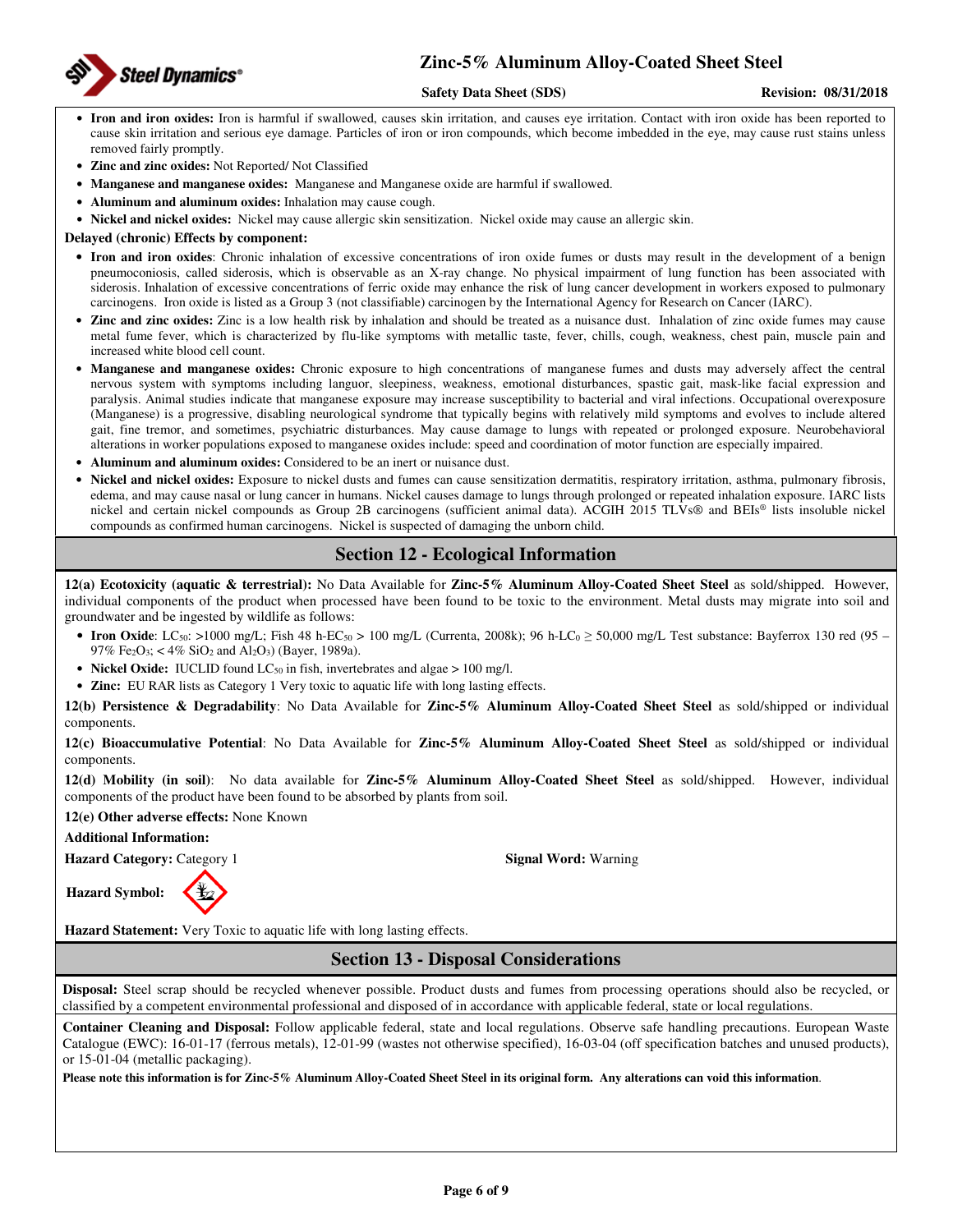

| <b>Section 14 - Transport Information</b> |  |  |
|-------------------------------------------|--|--|
|-------------------------------------------|--|--|

## **14 (a-g) Transportation Information:**

| US Department of Transportation (DOT) under 49 CFR 172.101 does not regulate Zinc-5% Aluminum Alloy-Coated Sheet Steel as a<br>hazardous material. All federal, state, and local laws and regulations that apply to the transport of this type of material must be adhered to. |                            |                                                    |                  |                                             |                            |  |
|--------------------------------------------------------------------------------------------------------------------------------------------------------------------------------------------------------------------------------------------------------------------------------|----------------------------|----------------------------------------------------|------------------|---------------------------------------------|----------------------------|--|
| Shipping Name: Not Applicable (NA)                                                                                                                                                                                                                                             |                            | <b>Packaging Authorizations</b>                    |                  | <b>Quantity Limitations</b>                 |                            |  |
| <b>Shipping Symbols: NA</b>                                                                                                                                                                                                                                                    |                            | a) Exceptions: NA                                  |                  | a) Passenger, Aircraft, or Railcar: NA      |                            |  |
| <b>Hazard Class: NA</b>                                                                                                                                                                                                                                                        |                            | b) Group: NA                                       |                  |                                             | b) Cargo Aircraft Only: NA |  |
| UN No.: NA                                                                                                                                                                                                                                                                     |                            | c) Authorization: NA                               |                  | <b>Vessel Stowage Requirements</b>          |                            |  |
| Packing Group: NA                                                                                                                                                                                                                                                              |                            |                                                    |                  | a) Vessel Stowage: NA                       |                            |  |
| <b>DOT/IMO Label: NA</b>                                                                                                                                                                                                                                                       |                            |                                                    |                  | b) Other: NA                                |                            |  |
| Special Provisions (172.102): NA                                                                                                                                                                                                                                               |                            |                                                    |                  | <b>DOT Reportable Quantities: NA</b>        |                            |  |
| International Maritime Dangerous Goods (IMDG) and the Regulations Concerning the International Carriage of Dangerous Goods by<br>Rail (RID) classification, packaging and shipping requirements follow the US DOT Hazardous Materials Regulation.                              |                            |                                                    |                  |                                             |                            |  |
| Regulations Concerning the International Carriage of Dangerous Goods by Road (ADR) does not regulate Zinc-5% Aluminum Alloy-<br>Coated Sheet Steel as a hazardous material.                                                                                                    |                            |                                                    |                  |                                             |                            |  |
| Shipping Name: Not Applicable (NA)                                                                                                                                                                                                                                             |                            | Packaging                                          |                  | <b>Portable Tanks &amp; Bulk Containers</b> |                            |  |
| <b>Classification Code: NA</b>                                                                                                                                                                                                                                                 |                            | a) Packing Instructions: NA                        |                  | a) Instructions: NA                         |                            |  |
| <b>UN No.: NA</b>                                                                                                                                                                                                                                                              |                            | b) Special Packing Provisions: NA                  |                  | b) Special Provisions: NA                   |                            |  |
| <b>Packing Group: NA</b>                                                                                                                                                                                                                                                       |                            | c) Mixed Packing Provisions: NA                    |                  |                                             |                            |  |
| <b>ADR Label: NA</b>                                                                                                                                                                                                                                                           |                            |                                                    |                  |                                             |                            |  |
| <b>Special Provisions: NA</b>                                                                                                                                                                                                                                                  |                            |                                                    |                  |                                             |                            |  |
| <b>Limited Quantities: NA</b>                                                                                                                                                                                                                                                  |                            |                                                    |                  |                                             |                            |  |
| International Air Transport Association (IATA) does not regulate Zinc-5% Aluminum Alloy-Coated Sheet Steel as a hazardous material.                                                                                                                                            |                            |                                                    |                  |                                             |                            |  |
| <b>Shipping Name:</b> Not Applicable (NA)                                                                                                                                                                                                                                      |                            | Passenger & Cargo Aircraft                         |                  | <b>Cargo Aircraft Only</b>                  | <b>Special Provisions:</b> |  |
| <b>Class/Division: NA</b>                                                                                                                                                                                                                                                      |                            | <b>Limited Quantity (EQ)</b>                       |                  | Pkg Inst: NA                                | NA                         |  |
| <b>Hazard Label (s): NA</b>                                                                                                                                                                                                                                                    |                            | Pkg Inst: NA                                       | Pkg Inst: NA     | Max Net Qty/Pkg:                            | <b>ERG Code: NA</b>        |  |
| <b>UN No.: NA</b>                                                                                                                                                                                                                                                              |                            | Max Net Qty/Pkg:                                   | Max Net Qty/Pkg: |                                             |                            |  |
| <b>Packing Group: NA</b>                                                                                                                                                                                                                                                       |                            | NA                                                 | NA.              | NA                                          |                            |  |
| <b>Excepted Quantities (EQ): NA</b><br>Pkg Inst - Packing Instructions                                                                                                                                                                                                         |                            | Max Net Qty/Pkg - Maximum Net Quantity per Package |                  | ERG - Emergency Response Drill Code         |                            |  |
| Transport Dangerous Goods (TDG) Classification: Zinc-5% Aluminum Alloy-Coated Sheet Steel does not have a TDG classification.                                                                                                                                                  |                            |                                                    |                  |                                             |                            |  |
|                                                                                                                                                                                                                                                                                |                            | <b>Section 15 - Regulatory Information</b>         |                  |                                             |                            |  |
| Regulatory Information: The following listing of regulations relating to a Steel Dynamics product may not be complete and should not be solely                                                                                                                                 |                            |                                                    |                  |                                             |                            |  |
| relied upon for all regulatory compliance responsibilities.                                                                                                                                                                                                                    |                            |                                                    |                  |                                             |                            |  |
| This product and/or its constituents are subject to the following regulations:                                                                                                                                                                                                 |                            |                                                    |                  |                                             |                            |  |
| OSHA Regulations: Air Contaminant (29 CFR 1910.1000, Table Z-1, Z-2, Z-3): The product, Zinc-5% Aluminum Alloy-Coated Sheet Steel                                                                                                                                              |                            |                                                    |                  |                                             |                            |  |
| as a whole is not listed. However, individual components of the product are listed: Refer to Section 8, Exposure Controls and Personal                                                                                                                                         |                            |                                                    |                  |                                             |                            |  |
| Protection.                                                                                                                                                                                                                                                                    |                            |                                                    |                  |                                             |                            |  |
| EPA Regulations: The product, Zinc-5% Aluminum Alloy-Coated Sheet Steel is not listed as a whole. However, individual components of<br>the product are listed:                                                                                                                 |                            |                                                    |                  |                                             |                            |  |
| <b>Components</b>                                                                                                                                                                                                                                                              | <b>Regulations</b>         |                                                    |                  |                                             |                            |  |
| Iron                                                                                                                                                                                                                                                                           | <b>SDWA</b>                |                                                    |                  |                                             |                            |  |
| Manganese                                                                                                                                                                                                                                                                      | CAA, SARA 313, SDWA        |                                                    |                  |                                             |                            |  |
| Nickel                                                                                                                                                                                                                                                                         | CAA, CERCLA, CWA, SARA 313 |                                                    |                  |                                             |                            |  |
| Aluminum (fume or dust)                                                                                                                                                                                                                                                        | <b>SARA 313</b>            |                                                    |                  |                                             |                            |  |
| Zinc compounds                                                                                                                                                                                                                                                                 |                            |                                                    |                  |                                             |                            |  |
| <b>SARA Potential Hazard Categories:</b> Immediate Acute Health Hazard; Delayed Chronic Health Hazard                                                                                                                                                                          |                            |                                                    |                  |                                             |                            |  |
| Section 313 Supplier Notification: The product, Zinc-5% Aluminum Alloy-Coated Sheet Steel contains the following toxic chemicals subject<br>to the reporting requirements of section 313 of the Emergency Planning and Community Right-to-Know Act and 40 CFR part 372:        |                            |                                                    |                  |                                             |                            |  |
| CAS#<br><b>Chemical Name</b>                                                                                                                                                                                                                                                   |                            | <b>Percent by Weight</b>                           |                  |                                             |                            |  |
| 7439-96-5<br>Manganese                                                                                                                                                                                                                                                         |                            | $1.35$ max                                         |                  |                                             |                            |  |
| 7440-02-0<br>Nickel                                                                                                                                                                                                                                                            |                            | $0.2 \text{ max}$                                  |                  |                                             |                            |  |
|                                                                                                                                                                                                                                                                                |                            |                                                    |                  |                                             |                            |  |
| Zinc<br>7440-66-6                                                                                                                                                                                                                                                              |                            | 19 max                                             |                  |                                             |                            |  |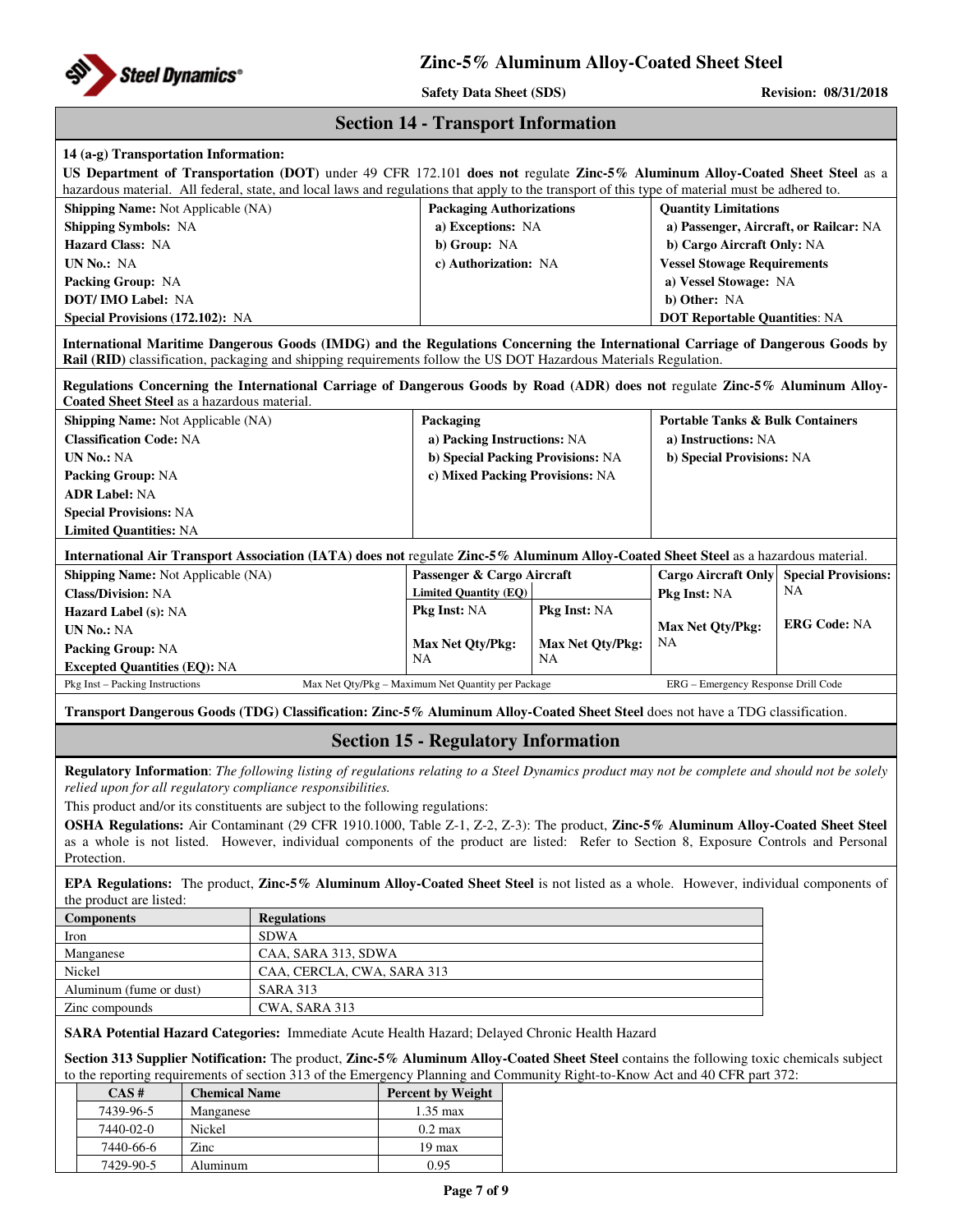

### **EPA Regulations (continued):**

**Regulations Key:**  CAA Clean Air Act (42 USC Sec. 7412; 40 CFR Part 61 [As of: 8/18/06])

- CERCLA Comprehensive Environmental Response, Compensation and Liability Act (42 USC Secs. 9601(14), 9603(a); 40 CFR Sec. 302.4, Table 302.4, Table 302.4 and App. A)
	- CWA Clean Water Act (33 USC Secs. 1311; 1314(b), (c), (e), (g); 136(b), (c); 137(b), (c) [as of 8/2/06])
	- RCRA Resource Conservation Recovery Act (42 USC Sec. 6921; 40 CFR Part 261 App VIII)
- SARA Superfund Amendments and Reauthorization Act of 1986 Title III Section 302 Extremely Hazardous Substances (42 USC Secs. 11023, 13106; 40 CFR sec. 372.65) and Section 313 Toxic Chemicals (42 USC secs. 11023, 13106; 40 CFR Sec. 372.65 [as of 6/30/05])
- TSCA Toxic Substance Control Act (15 U.S.C. s/s 2601 et seq. [1976]) SDWA Safe Drinking Water Act (42 U.S.C. s/s 300f et seq. [1974])

**State Regulations:** The product, **Zinc-5% Aluminum Alloy-Coated Sheet Steel** as a whole is not listed in any state regulations. However, individual components of the product are listed in various state regulations:

Pennsylvania Right to Know: Contains regulated material in the following categories:

- Hazardous Substances: Manganese, Nickel, Aluminum, Zinc
- Environmental Hazards: Manganese, Nickel, Aluminum, Zinc
- Special Hazardous Substance: Nickel

California Prop 65 **WARNING:** This product can expose you to nickel and hexavalent chromium, which are known to the State of California to cause cancer, and hexavalent chromium, which is known to the State of California to cause birth defects or other reproductive harm. For more information go to www.P65Warnings.ca.gov. Some available surface treatments for this product do not contain all of the chemicals identified above – please contact the facility for information about alternative surface treatments to avoid or reduce any exposure to the identified chemicals.

New Jersey: Contains regulated material in the following categories:

- Hazardous Substance: Manganese, Nickel, Aluminum (dust and fume), Zinc
- Environmental Hazards: Manganese, Nickel, Zinc
- Special Hazardous Substance: Manganese, Aluminum (dust and fume)

Minnesota: Manganese, Nickel, Zinc

Massachusetts: Manganese (compounds), Nickel (compounds), Aluminum (dust and fume), Zinc

### **Other Regulations:**

**WHMIS Classification (Canadian):** The product, **Zinc-5% Aluminum Alloy-Coated Sheet Steel** is not listed as a whole. However individual components are listed.

| Ingredients | <b>WHMIS Classification</b>                                                                          |  |  |  |
|-------------|------------------------------------------------------------------------------------------------------|--|--|--|
| Manganese   | Reproductive toxicity - Category 2; Specific target organ toxicity - repeated exposure - Category 1; |  |  |  |
|             | Combustible dusts                                                                                    |  |  |  |
| Nickel      | Skin sensitization – Category 1: Carcinogenicity – Category 2:                                       |  |  |  |
|             | Specific target organ toxicity – repeated exposure - Category 1                                      |  |  |  |

This product has been classified in accordance with the hazard criteria of the Controlled Products Regulations and the SDS contains all the information required by the Controlled Products Regulations.

## **Section 16 - Other Information**

### **Prepared By:** Steel Dynamics Inc (SDI)

### **Original Issue Date: Expiration Date:** 04/07/2020

8/26/2002 (original) 05/11/2015 (revision GHS) 8/31/2018 (updated to comply with California Prop 65)

### **Additional Information:**

### **Hazardous Material Identification System (HMIS) Classification National Fire Protection Association (NFPA)**

| <b>Health Hazard</b>   |   |
|------------------------|---|
| <b>Fire Hazard</b>     | n |
| <b>Physical Hazard</b> | n |

HEALTH= **1**, Denotes possible chronic hazard if airborne dusts or fumes are generated Irritation or minor reversible injury possible.

FIRE= **0**, Materials that will not burn.

PHYSICAL HAZARD= **0**, Materials that are normally stable, even under fire conditions, and will not react with water, polymerize, decompose, condense, or self-react. Non-explosives.

| <b>ABBREVIATIONS/ACRONYMS:</b> |                                                           |  |              |                          |  |  |
|--------------------------------|-----------------------------------------------------------|--|--------------|--------------------------|--|--|
| ACGIH                          | American Conference of Governmental Industrial Hygienists |  | <b>NIF</b>   | No Information Found     |  |  |
| <b>BEIs</b>                    | Biological Exposure Indices                               |  | <b>NIOSH</b> | National Institute for O |  |  |
| CAS                            | <b>Chemical Abstracts Service</b>                         |  | NTP          | National Toxicology Pr   |  |  |

04/07/2017 (update to comply w/OSHA 2012 GHS & Canada WHMIS 2015 GHS)



HEALTH = **1**, Exposure could cause irritation but only minor residual injury even if no treatment is given.

FLAMMABILITY = **0,** Materials that will not burn.

INSTABILITY = **0**, Normally stable, even under fire exposure conditions, and are not reactive with water.

| <b>CGIH</b> | American Conference of Governmental Industrial Hygienists | NIF          | No Information Found                                  |
|-------------|-----------------------------------------------------------|--------------|-------------------------------------------------------|
| BEIs        | Biological Exposure Indices                               | <b>NIOSH</b> | National Institute for Occupational Safety and Health |
| <b>CAS</b>  | <b>Chemical Abstracts Service</b>                         | NTD          | National Toxicology Program                           |